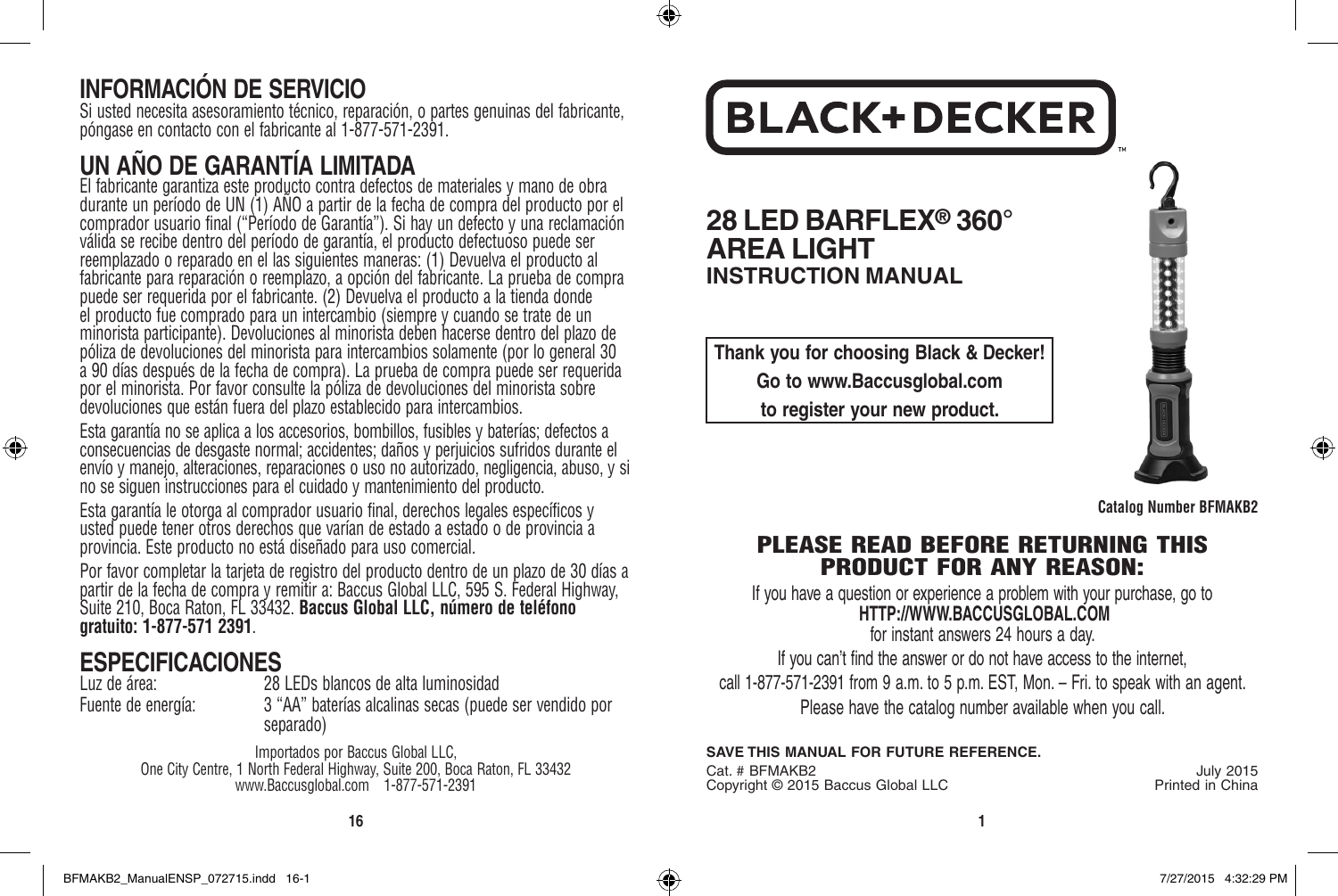## SAFETY GUIDELINES / DEFINITIONS

**DANGER:** Indicates an imminently hazardous situation which, if not avoided, will result in death or serious injury.

**WARNING:** Indicates a potentially hazardous situation which, if not avoided, could result in death or serious injury.

**A CAUTION:** Indicates a potentially hazardous situation which, if not avoided, may result in minor or moderate injury.

**CAUTION:** Used without the safety alert symbol indicates potentially hazardous situation which, if not avoided, may result in property damage.

**RISK OF UNSAFE OPERATION.** When using tools or equipment, basic safety precautions should always be followed to reduce the risk of personal injury. Improper operation, maintenance or modification of tools or equipment could result in serious injury and property damage. There are certain applications for which tools and equipment are designed. Manufacturer strongly recommends that this product NOT be modified and/or used for any application other than for which it was designed. Read and understand all warnings and operating instructions before using any tool or equipment.

### IMPORTANT SAFETY INSTRUCTIONS **WARNING:** This product or its power cord contains lead, a chemical known to the

State of California to cause cancer and birth defect or other reproductive harm. Wash hands after handling.

## **GENERAL SAFETY WARNINGS AND INSTRUCTIONS READ ALL INSTRUCTIONS**

**WARNING:** Read all instructions before operating product. Failure to follow all instructions listed below may result in electric shock, fire and/or serious injury.

#### **WARNING: TO REDUCE THE RISK OF ELECTRIC SHOCK:**

- Do not put light in water or other liquid. Do not place or store the light where it can fall or be pulled into water or become wet.
- Keep light lamp away from materials that may burn.
- Do not clean this appliance with a water spray or the like.

#### **CAUTION: TO REDUCE THE RISK OF INJURY OR PROPERTY DAMAGE:** • **AVOID DANGEROUS ENVIRONMENTS:**

- Don't use the light in damp or wet locations. This unit is NOT waterproof. Do not immerse light in water or other liquids.
- Do not operate the light near flammable liquids or in gaseous or explosive atmospheres. Internal sparks may ignite fumes causing personal injury. – Do not expose this unit to extremely high temperatures, flames or sparks.
- **TO REDUCE THE RISK OF INJURY,** close supervision is necessary when the light is used near children.
- **STORE IDLE APPLIANCES INDOORS.** When not in use, appliances should be stored indoors in dry and high or locked-up places – out of reach of children.
- **USE OF ACCESSORIES AND ATTACHMENTS.** Use only attachments recommended or sold by the manufacturer.
- **CHECK FOR DAMAGED PARTS.** A part that is damaged should be properly repaired or replaced by manufacturer before further use unless otherwise indicated elsewhere in this instruction manual. Have defective switches replaced by manufacturer. Do not use this appliance if the light mode button does not turn it on and off.
- Do not operate this unit with a missing or damaged light tube.
- Do not touch the light tube surface at any time.
- Never look directly into the light or shine the light into another person's eyes.
- Do not disassemble the main body of the unit. Other than the 3 "AA" size dry cell batteries, there are no user-replaceable parts.

## **ALKALINE BATTERY SAFETY INSTRUCTIONS**

**WARNING: Batteries can explode, or leak, and can cause injury or fire. To reduce this risk:**

- **Use only "AA" alkaline dry cell batteries in this unit.**
- Carefully follow all instructions and warnings on the battery label and package.
- Always insert batteries correctly with regard to polarity (+ and  $-$ ), marked on the battery and the equipment.
- Do not short battery terminals.
- Do not charge batteries.

 $\bigcirc$ 

♠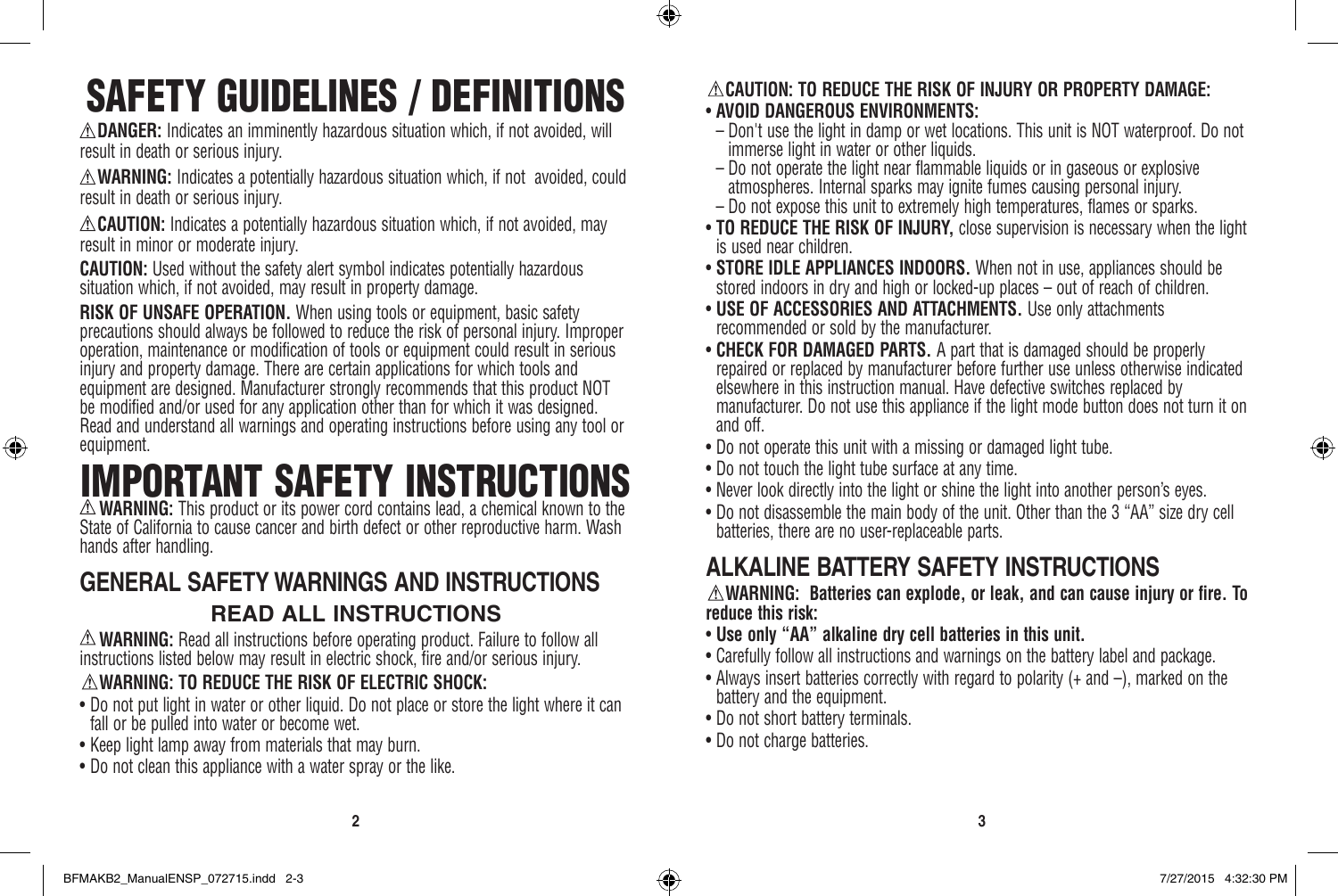- Do not mix old and new; or alkaline, standard (carbon-zinc) and rechargeable (nickel cadmium or nickel metal hydride) batteries. Replace all of them at the same time with new batteries of the same brand and type.
- Remove dead batteries immediately and dispose of per local codes.
- Do not dispose of batteries in fire.
- Keep batteries out of reach of children.
- Remove batteries if the device will not be used for several months.

"Transporting batteries can possibly cause fires if the battery terminals inadvertently come in contact with conductive materials such as keys, coins, hand tools and the like. The US Department of Transportation Hazardous Material Regulations (HMR) actually prohibit transporting batteries in commerce or on airplanes (i.e. packed in suitcases and carryon luggage) UNLESS they are properly protected from short circuits. So when transporting individual batteries, make sure that the battery terminals are protected and well insulated from materials that could contact them and cause a short circuit."

# SAVE THESE INSTRUCTIONS

## **INTRODUCTION**

⊕

Congratulations on purchasing your new *Black & Decker 28 LED Barflex® 360° Area Light*. **Read this Instruction Manual and follow the instructions carefully before using your new work light.** 

## **FEATURES**

 $\bigcirc$ 



- 1. Magnetic base
- 2. Base cover
- 3. Base screw
- 4. Three (3) "AA" alkaline dry cell batteries (may be sold separately)
- 5. Hanging hook
- 6. 28 ultra bright LEDs
- 7. Pivot tube
- 8. Light mode pushbutton (High/ Medium/Off/Flash)

## **POWER SUPPLY**

The unit is powered by three "AA" alkaline dry cell batteries (may be sold separately). Unscrew the base cover screw (counter-clockwise) and remove the base cover. Insert batteries as described in compartment, observing the cautions that follow. Replace and secure the base cover by screwing the base cover screw clockwise. Do not over-tighten.

**8**

#### **CAUTIONS**

- When replacing the "AA" alkaline dry cell batteries: Do not mix old and new, alkaline and rechargeable (nickel cadmium or nickel metal hydride) batteries. Always insert batteries correctly with regard to polarity  $(+$  and  $-)$ , marked on the battery and the equipment. Remove dead batteries immediately and dispose of per local codes.
- Follow all warnings regarding batteries in the Important Safety Instructions section of this manual.

## **OPERATING THE LIGHT**

- Position the unit as desired. Press the light mode pushbutton on the front of the unit.
- Press once for high intensity.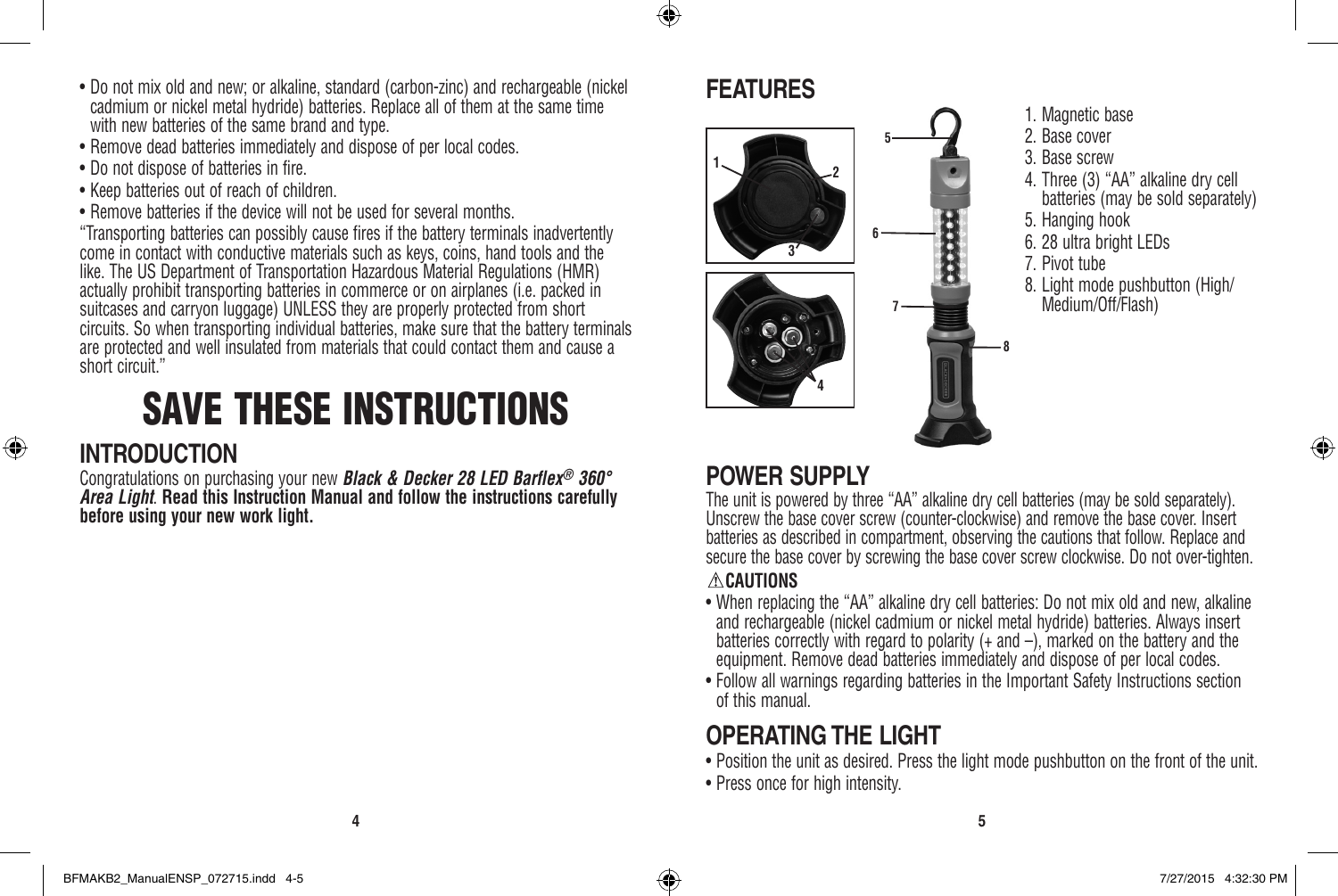- Press again for medium intensity.
- Press a third time for to turn the light off.
- Press and hold the light mode pushbutton for about five seconds for flashing LEDs.

#### **Adjusting the pivot tube**

♠

The pivot tube allows the light to be tilted backward and forward to direct the illumination upward or downward.

#### **CAUTION: TO REDUCE THE RISK OF PRODUCT DAMAGE:**

- Do not attempt to "force" the pivot tube beyond its maximum angle.
- The pivot tube was designed to tilt forward and backward only.
- The pivot tube was designed to be used when the unit is hanging or attached to a surface using its magnetic base. Using it when the unit is placed on a level, nonmetallic surface may cause the light to fall over and sustain damage.
- NEVER attempt to rotate the light tube itself. Always use the pivot tube to adjust the area of illumination.

#### **Using the hanging hook and magnetic base**

The hanging hook and magnetic base allow you to position the light for convenient, hands-free operation. The hanging hook rotates 360° to direct illumination as needed.

#### **CAUTION: TO REDUCE THE RISK OF PRODUCT DAMAGE:**

- When light is hung by the hanging hook or attached using the magnetic base, do not shake the light or object that it is hanging from or attached to. Do not hang the light from or attach the light to any electrical wires or anything that it is not secure.
- Only use the hanging hook for hanging the light. The hanging hook is not intended to support additional weight. Do not attach or hang anything additional to the light or risk of breakage may occur.

## **CARE AND MAINTENANCE**

Never submerge the unit in liquids of any kind. If the unit gets dirty, gently clean the outer surfaces of the closed body casing with a soft cloth moistened with a mild solution of water and detergent.

Except for the batteries, there are no user-serviceable parts inside. Contact the manufacturer if any components have become worn or broken.

#### **Safe Battery Disposal**

⊕

Refer to the Safety Warnings in the front of this Instruction Manual when selecting and replacing batteries. Always dispose of used batteries properly.

#### **WARNING: TO REDUCE THE RISK OF INJURY/EXPLOSION:**

- Do not dispose of batteries in fire as this may result in an explosion.
- Do not expose the unit containing batteries to fire or intense heat as it may explode.

### **TROUBLESHOOTING**

| l Problem              | <b>Solution</b>                                                                                                                                                                                                                                                                                                                                              |
|------------------------|--------------------------------------------------------------------------------------------------------------------------------------------------------------------------------------------------------------------------------------------------------------------------------------------------------------------------------------------------------------|
| Light will not operate | 1. The base cover screw may be loose. Screw the<br>base cover screw clockwise to secure. Do not<br>over-tighten.<br>2. The batteries may be completely discharged.<br>Replace the batteries following the directions<br>given in this manual.<br>3. If the light does not operate after replacing<br>the batteries, contact manufacturer at<br>877-571-2391. |

## **ACCESSORIES**

Recommended accessories for use with this unit may be available from the manufacturer. If you need assistance regarding accessories, please contact manufacturer at 1-877-571-2391.

**A WARNING:** The use of any accessory not recommended for use with this appliance could be hazardous.

## **SERVICE INFORMATION**

Whether you need technical advice, repair, or genuine factory replacement parts, contact the manufacturer at 877-571-2391.

## **ONE-YEAR LIMITED WARRANTY**

The manufacturer warrants this product against defects in materials and workmanship for a period of ONE (1) YEAR from the date of retail purchase by the original end-user purchaser ("Warranty Period").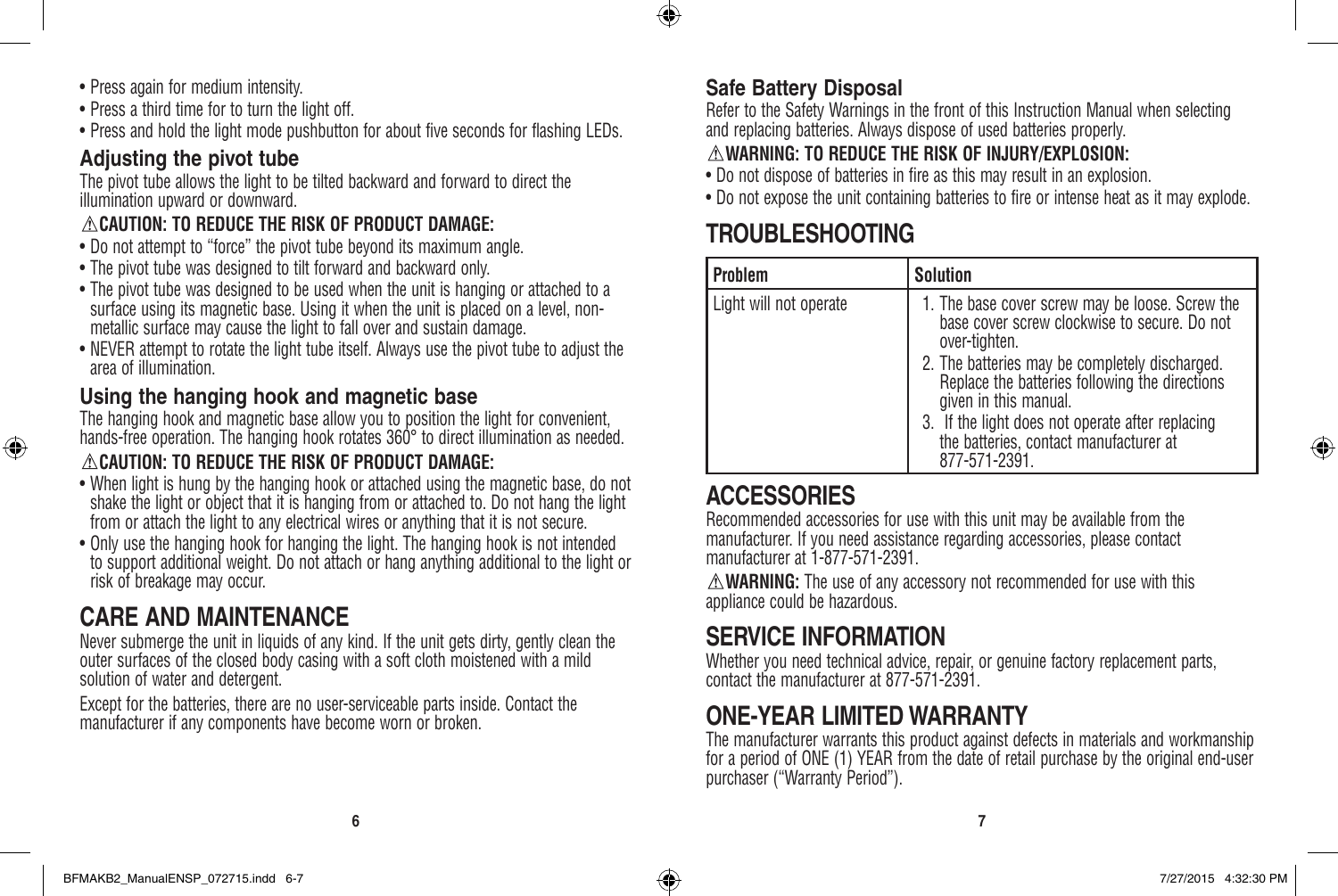If there is a defect and a valid claim is received within the Warranty Period, the defective product can be replaced or repaired in the following ways: (1) Return the product to the manufacturer for repair or replacement at manufacturer's option. Proof of purchase may be required by manufacturer. (2) Return the product to the retailer where product was purchased for an exchange (provided that the store is a participating retailer). Returns to retailer should be made within the time period of the retailer's return policy for exchanges only (usually 30 to 90 days after the sale). Proof of purchase may be required. Please check with the retailer for their specific return policy regarding returns that are beyond the time set for exchanges.

This warranty does not apply to accessories, bulbs fuses and batteries, defects resulting from normal wear and tear, accidents, damages sustained during shipping, alterations, unauthorized use or repair, neglect, misuse, abuse, and failure to follow instructions for care and maintenance for the product.

This warranty gives you, the original retail purchaser, specific legal rights and you may have other rights which vary from state to state or province to province. This product is not intended for commercial use.

Please complete the Product Registration Card and return within 30 days from purchase of the product to: Baccus Global LLC, 595 S. Federal Highway, Suite 210, Boca Raton, FL 33432. **Baccus Global LLC, toll-free number: 877-571-2391.** 

#### **SPECIFICATIONS**

♠

Light Bar: 28 bright white LEDs Power source: 3 "AA" alkaline batteries (may be sold separately)

> Imported by: Baccus Global LLC One City Centre, 1 North Federal Highway, Suite 200, Boca Raton, FL 33432 www.Baccusglobal.com 1-877-571-2391

# **BLACK+DECKER**

**28 LED BARFLEX® 360° LÚZ DE ÁREA MANUAL DE INSTRUCCIÓN**

◈

**¡Gracias por elegir Black & Decker! Visite www.Baccusglobal.com para registrar su nuevo producto.**



**Número de catálogo BFMAKB2**

⊕

#### LEA EL MANUAL ANTES DE DEVOLVER ESTE PRODUCTO POR CUALQUIER MOTIVO:

Si tiene una consulta o algún inconveniente con su producto, visite **HTTP://WWW.BACCUSGLOBAL.COM**

para obtener respuestas instantáneas las 24 horas del día. Si no encuentra la respuesta o no tiene acceso al Internet, llame al 1-877-571-2391 de Lunes a Viernes de 9 a.m. a 5 p.m. hora del este para hablar con un agente. Cuando llame, tenga a mano el número de catálogo.

#### **CONSERVE ESTE MANUAL PARA FUTURAS CONSULTAS.**

Nº de Catálogo: BFMAKB2 Julio 2015 Derechos Reservados © 2015 Baccus Global **Impreso en China**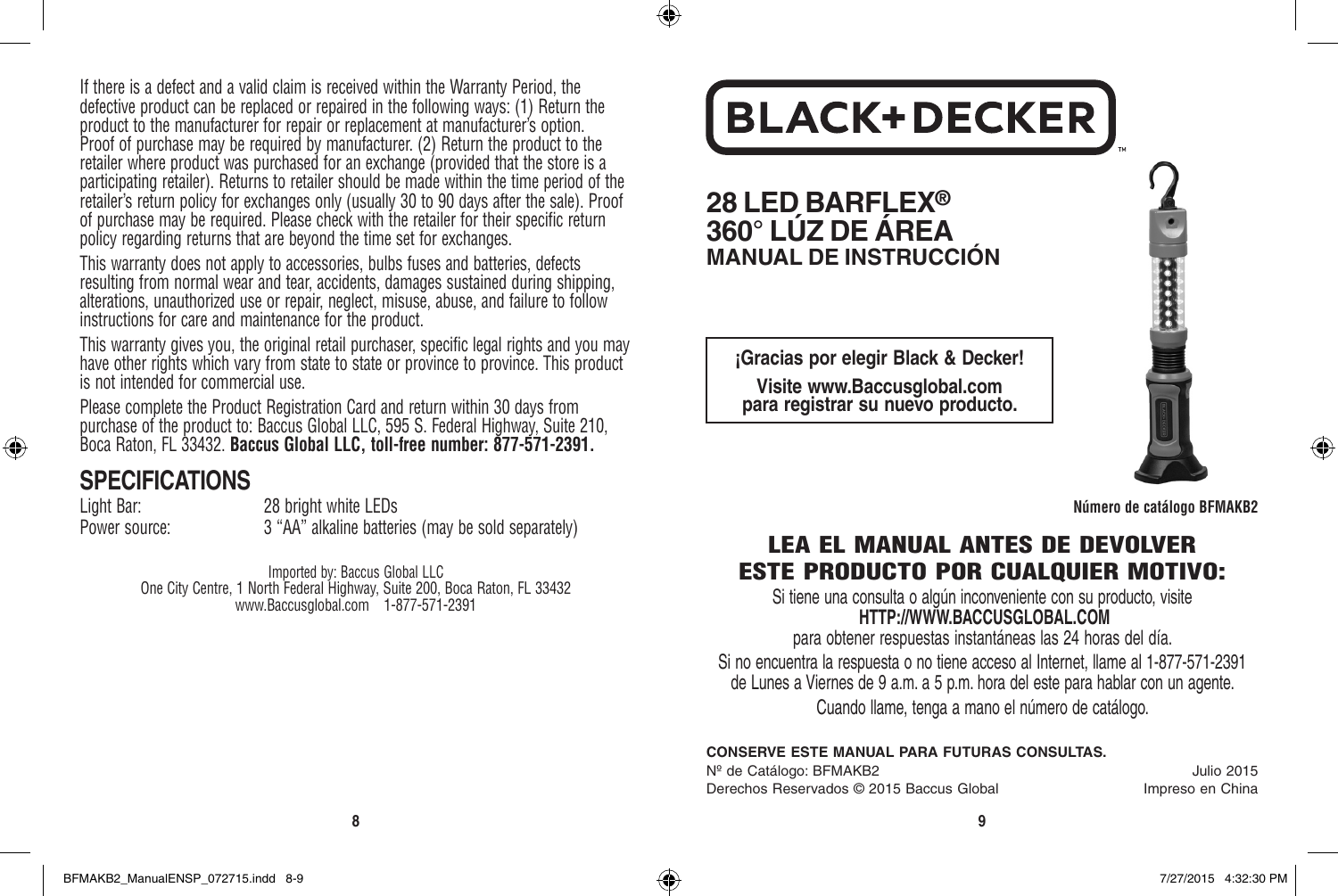## NORMAS DE SEGURIDAD / DEFINICIONES

**PELIGRO:** Indica una situación de peligro inminente que, si no se evita, provocará la muerte o lesiones graves.

**ADVERTENCIA:** Indica una situación de peligro inminente que, si no se evita, provocará la muerte o lesiones graves.

**PRECAUCIÓN:** Indica una situación de peligro potencial que, si no se evita, puede provocar lesiones leves o moderadas.

**PRECAUCIÓN:** Utilizado sin el símbolo de alerta de seguridad indica una situación de peligro potencial que, si no se evita, puede provocar daños a la propiedad.

**RIESGO DE OPERACIÓN INSEGURA.** Cuando se utilizan herramientas o equipos, siempre se deben respetar las precauciones de seguridad para reducir el riesgo de lesiones personales. La operación, el mantenimiento o la modificación incorrectos de herramientas o equipos pueden provocar lesiones graves y daños a la propiedad. Las herramientas y los equipos están diseñados para usos determinados. Fabricante recomienda encarecidamente que NO se modifique este producto y que NO se utilice para ningún otro uso que aquél para el que fue diseñado. Lea y comprenda todas las instrucciones operativas y las advertencias antes de utilizar cualquier herramienta o equipo.

## INSTRUCCIONES IMPORTANTES DE SEGURIDAD

**ADVERTENCIA:** Este producto o su cable de alimentación contiene plomo, una sustancia química reconocida por el Estado de California como causante de cáncer, defectos de nacimiento u otros problemas reproductivos. Lávese las manos después de utilizarlo.

## **INSTRUCCIONES Y ADVERTENCIAS DE SEGURIDAD GENERALES**

## **LEA TODAS LAS INSTRUCCIONES**

**ADVERTENCIA:** Lea todas las instrucciones antes de operar esta luz de área. El incumplimiento de todas las instrucciones enumeradas a continuación puede provocar una descarga eléctrica, un incendio o lesiones graves.

#### **ADVERTENCIA: PARA REDUCIR EL RIESGO DE DESCARGA ELÉCTRICA:**

- No ponga la luz en agua o otro líquido. No coloque ni guarde la luz donde pueda caerse o ser tirado en el agua o se moja.
- Cargue (y utilice en modo corded) dentro solamente. No exponga el cargador al agua o cualquie otro líquido.
- No limpie la luz de área con una aspersión de agua o similares.

#### **PRECAUCIÓN: PARA REDUCIR EL RIESGO DE LESIONES O DAÑOS A LA PROPIEDAD:**

• **EVITE LOS AMBIENTES PELIGROSOS:**

 $\bigcirc$ 

- No utilice la luz en localizaciones húmedas o mojadas. Esta unidad NO es impermeable. No sumerja la luz en agua u otros líquidos.
- No funcione la luz cerca de líquidos inflamables o en atmósferas gaseosas o explosivas. Las chispas internas pueden encender vapores y causar daños personales.
- No exponga esta unidad a temperaturas extremadamente altas, a llamas o a chispas.
- **REDUCIR EL RIESGO DE LESIÓN,** la supervisión cercana es necesaria cuando electrodomésticos se utilizan cerca de niños.
- **ALMACENE LAS APLICACIONES OCIOSAS DENTRO.** Cuando son paradas, las aplicaciones se deben almacenar dentro en los lugares secos y altos o inmovilizados - fuera del alcance de niños.
- **USO DE ACCESORIOS Y DE ACCESORIOS.** Utilice solamente los accesorios recomendados o vendidos por el fabricante.
- **VERIFIQUE QUE NO HAYA PIEZAS DAÑADAS.** Una pieza que esté dañada debe ser reparada correctamente o reemplazada por el fabricante antes de su uso al menos que se indique lo contrario en este manual de instrucciones. Solicite que interruptores defectuosos sean sustituidos por el fabricante. No utilice este aparato si el botón de modo de luz no la enciende y apaga.
- No haga funcionar esta unidad con un tubo de luz dañado o que haga falta.
- No toque la superficie del tubo de luz en cualquier momento.
- Nunca mire directamente a la luz o brillar la luz en los ojos de otra persona.
- No desmontar el cuerpo principal de la unidad. Con excepción de las tres baterías secas tamaño "AA", no hay partes reemplazables por el usuario.

⊕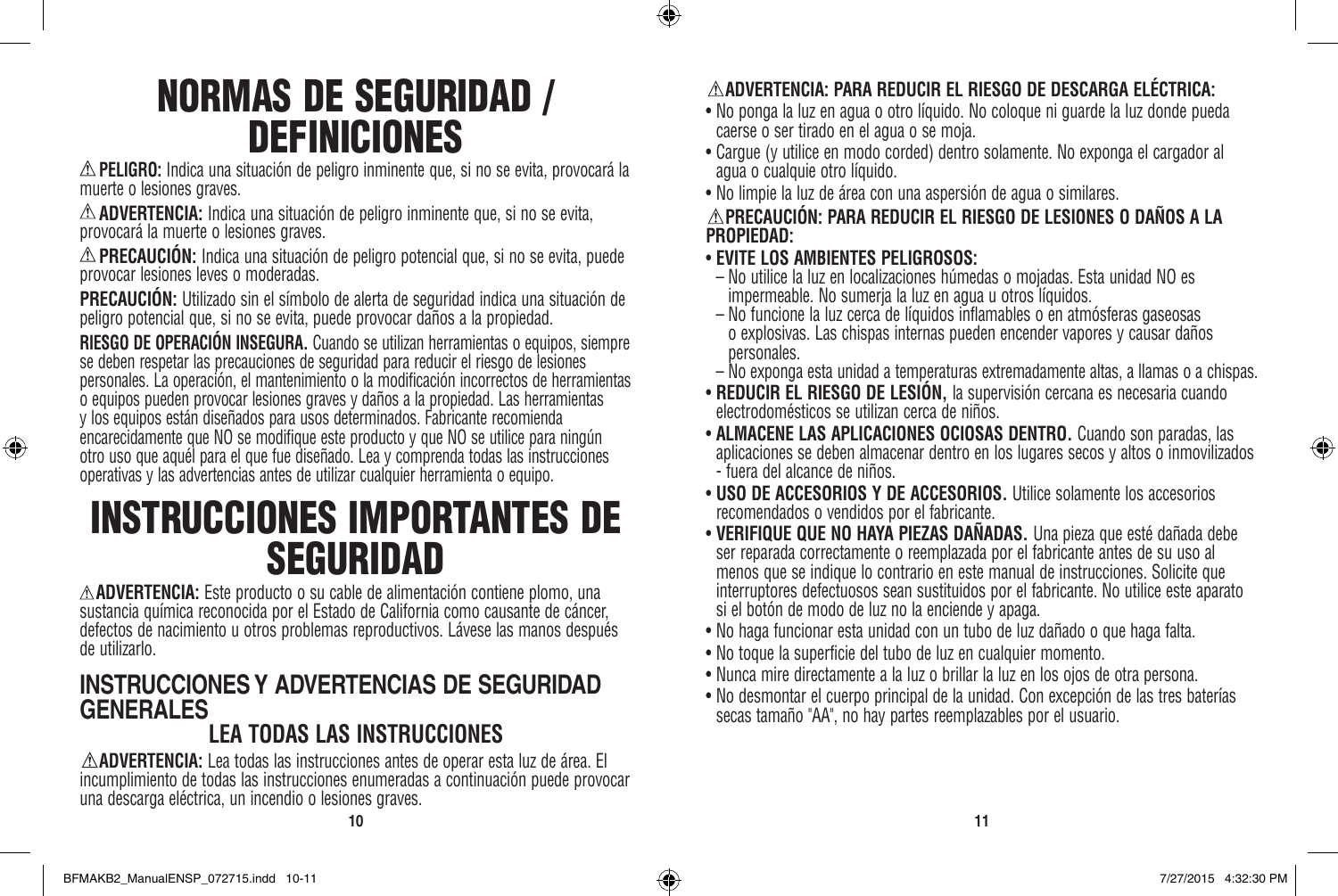#### **INSTRUCCIONES DE SEGURIDAD PARA BATERÍAS ALCALINAS**

**ADVERTENCIA: Las baterías pueden estallar, o escape, y pueden causar lesión o fuego. Para reducir este riesgo:**

- **Utilice solamente las "AA" baterías alcalinas seca en esta unidad.**
- Siga cuidadosamente todas las instrucciones y advertencias en la etiqueta y el paquete de la batería.
- Inserte siempre las baterías correctamente con respecto a la polaridad (+ y -), marcada en la batería y el equipo.
- No ponga en cortocircuito los terminales de la batería.
- No cargue las baterías.

♠

- No mezcle baterías viejas con nuevas, o alcalinas, estándar (carbón-cinc) y recargables (níquel-cadmio o níquel metal hidruro). Substituya todos al mismo tiempo por baterías nuevas de la misma marca de fábrica y mecanografíe.
- Quite las baterías muertas inmediatamente y disponga por códigos locales.
- No disponga de las baterías en fuego.
- Mantenga baterias fuera del alcance de los niños.
- Quite las baterías si el dispositivo no es utilizado por varios meses.

"Transportar baterías puede provocar incendios si las terminales de la batería entran en contacto accidentalmente con materiales conductivos como llaves, monedas, herramientas de mano y similares. El Departamento de Transporte y Normas para Materiales Peligrosos EE.UU. (HMR) concretamente prohíben transportar baterías comercialmente o en aviones (es decir, empacadas en maletas y equipaje de mano) A MENOS que estén debidamente protegidas contra cortocircuitos. Tanto, cuando transporte baterías individuales, asegúrese de que las terminales de la batería estén protegidos y bien aislados de materiales que pudieran entrar en contacto y causar un cortocircuito."

# CONSERVE ESTAS INSTRUCCIONES

## **INTRODUCCIÓN**

Felicitaciones por adquirir su nueva *28 LED Barflex® 360° Lúz de Área de Black & Decker*. **Lea el manual de instrucción y siga las instrucciones cuidadosamente antes de utilizar su nuevo luz de área.**

## **CARACTERÍSTICAS**

 $\bigcirc$ 



- 1. Base magnética
- 2. Cubierta de la base
- 3. Tornillo que asegura la base
- 4. Tres (3) "AA" baterías alcalinas seca (puede ser vendido por separado)
- 5. Gancho colgante
- 6. 28 ultra brillantes LEDs
- 7. Tubo del pivote
- 8. Botón del modo ligero (alto/ medio/apagado/destella)

## **FUENTE DE ENERGÍA**

La unidad es accionada por tres "AA" baterías alcalinas seca (puede ser vendido por separado). Desatornille el tornillo bajo de la cubierta (a la izquierda) y quite la cubierta baja. Inserte las baterías según lo descrito en el compartimiento, observando las precauciones que siguen. Substituya y asegure la cubierta baja atornillando el tornillo bajo de la cubierta a la derecha. No apriete demasiado.

**8**

#### **PRECAUCIONES**

- Al substituir las "AA" baterías alcalinas seca: No mezcle viejas y nuevas, alcalinas o recargables (níquel-cadmio o de hidruro metálico de níquel) baterías. Inserte siempre las baterías correctamente con respecto a la polaridad (+ y –), marcada en la batería y el equipo. Quite las baterías muertas inmediatamente y disponga por códigos locales.
- Siga todas las advertencias con respecto a las baterías en la sección "instrucciones importantes sobre seguridad" de este manual.